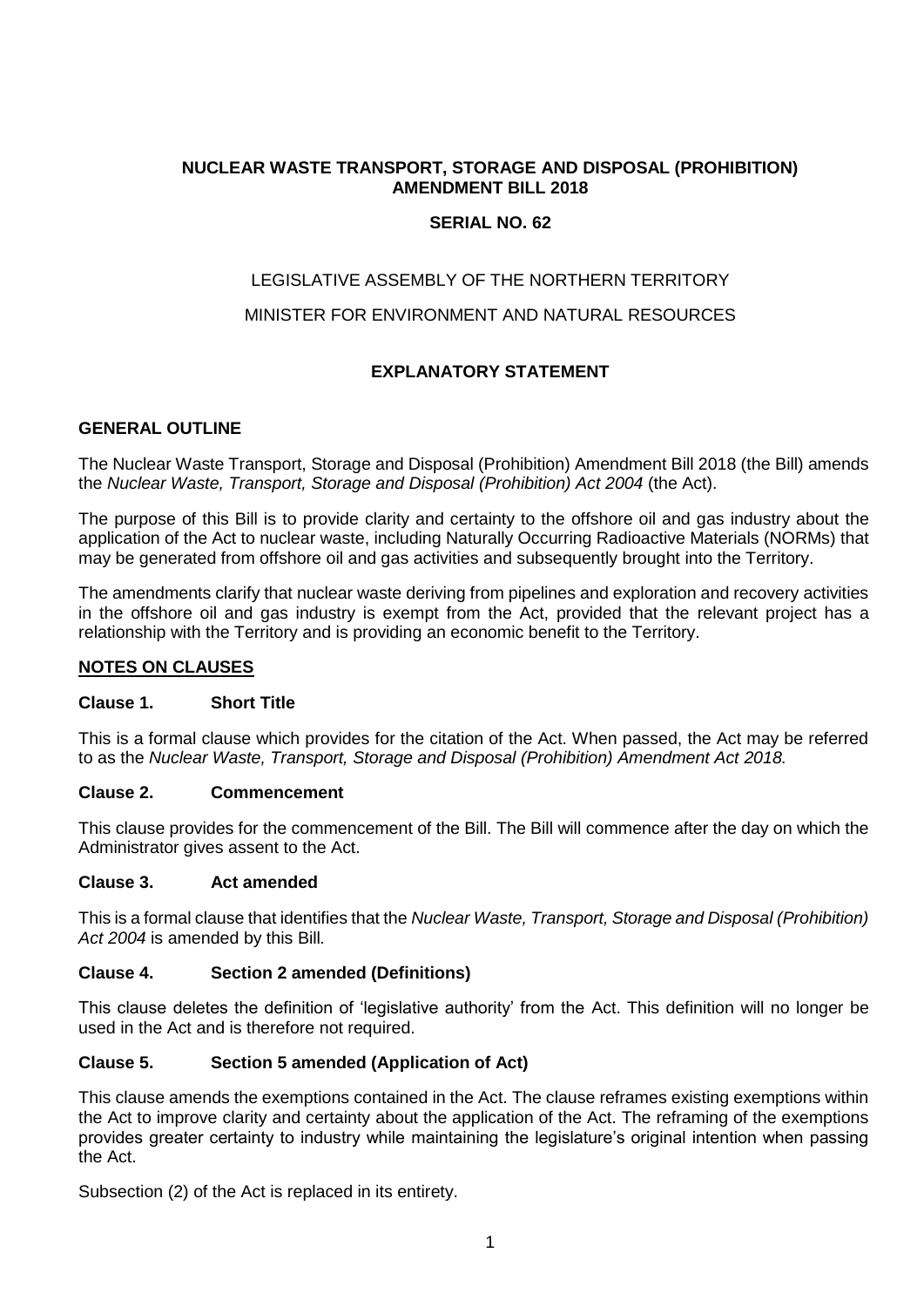The new subsection (2) identifies that, except as identified in section 5, the Act applies to all nuclear waste whether it originates inside or outside of the Territory. This consistent with the objectives of the Act and is included to provide certainty.

The new subsection (3) specifies certain exemptions to the Act in relation to nuclear waste that was stored in the Territory before the Act commenced, and waste that originates from inside the Territory. Each of these exemptions is designed to support the operation of industries within the Territory by managing nuclear wastes that may be produced in the Territory.

Subsection (3)(a) clarifies that if nuclear waste was lawfully stored before the Act commenced then it can continue to be stored in the Territory. This provision has the same terms as the previous exemption.

Subsection (3)(b) clarifies that the Act does not apply to nuclear waste produced in the Territory and stored or disposed of in accordance with the *Radiation Protection Act*. This is a reframing of an existing exemption which used the term 'legislative authority' which has now been deleted.

Subsection (3)(c) clarifies that the Act does not apply to a mining activity related to the mining of uranium ores or uranium oxide if that activity is authorised under the *Mining Management Act*. Subject to minor drafting improvements, this provision is in the same terms as the previous exemption.

Subsection (3)(d) clarifies that the Act does not apply to the possession, packaging, storage or transportation of uranium ores or uranium oxide if that activity is authorised under the *Radioactive Ores and Concentrates (Packaging and Transport) Act*. Subject to minor drafting improvements, this provision is in the same terms as the previous exemption.

Subsection (3)(e) clarifies that the Act does not apply to nuclear waste that is produced incidentally within the Territory from the operation or maintenance of a pipeline for conveying petroleum or other energy producing carbons, such as liquid natural gas. This addresses issues associated with nuclear waste, such as naturally occurring radioactive material, that may be produced as a natural by-product of petroleum and other energy producing hydrocarbons and which may accumulate within pipelines and needs to be removed in order to support the efficient operation of the pipeline. This clause reflects the intention of the original exemptions contained in previous sections 5(2)(c)(i) and (iii) of the Act, while ensuring that the language covers all pipelines which are wholly or partly located in the Territory including those licensed under the *Energy Pipelines Act* and *Petroleum (Submerged Lands) Act*.

Subsection (3)(f) clarifies that the Act does not apply to nuclear waste that is produced incidentally within the Territory from activities relating to the exploration, recovery or exploitation of petroleum or other energy producing carbons. This addresses issues associated with nuclear waste, such as naturally occurring radioactive material, that may be produced as a natural by-product of petroleum and other energy producing hydrocarbons and which may accumulate on equipment and parts, such as pumps, valves, separators, traps, drill bits and heads, used during exploratory and production activities. It also addresses other nuclear wastes which may be produced from the use of monitoring, testing or investigative equipment during exploration, recovery or exploitation activities, such as fixed density gauges, multi-phase flow meters and well logging devices using sealed radiation sources as well as unsealed radioactive material used in reservoir tracer studies. This provision is drafted consistently with the surrounding provisions, but otherwise reflects the intention of the original exemption contained in previous section 5(2)(c)(iii) of the Act, while ensuring that the language covers exploration, recovery and exploitation activities licensed under the *Petroleum Act* and *Petroleum (Submerged Lands) Act*.

The new subsection (4) specifies certain exemptions to the Act in relation to nuclear waste that originates from outside the Territory.

Subsection (4)(a) identifies that waste is only exempt, and therefore can be transported into and stored in, the Territory if it is produced incidentally from the operation of a pipeline conveying petroleum or other energy producing hydrocarbons into the Territory.